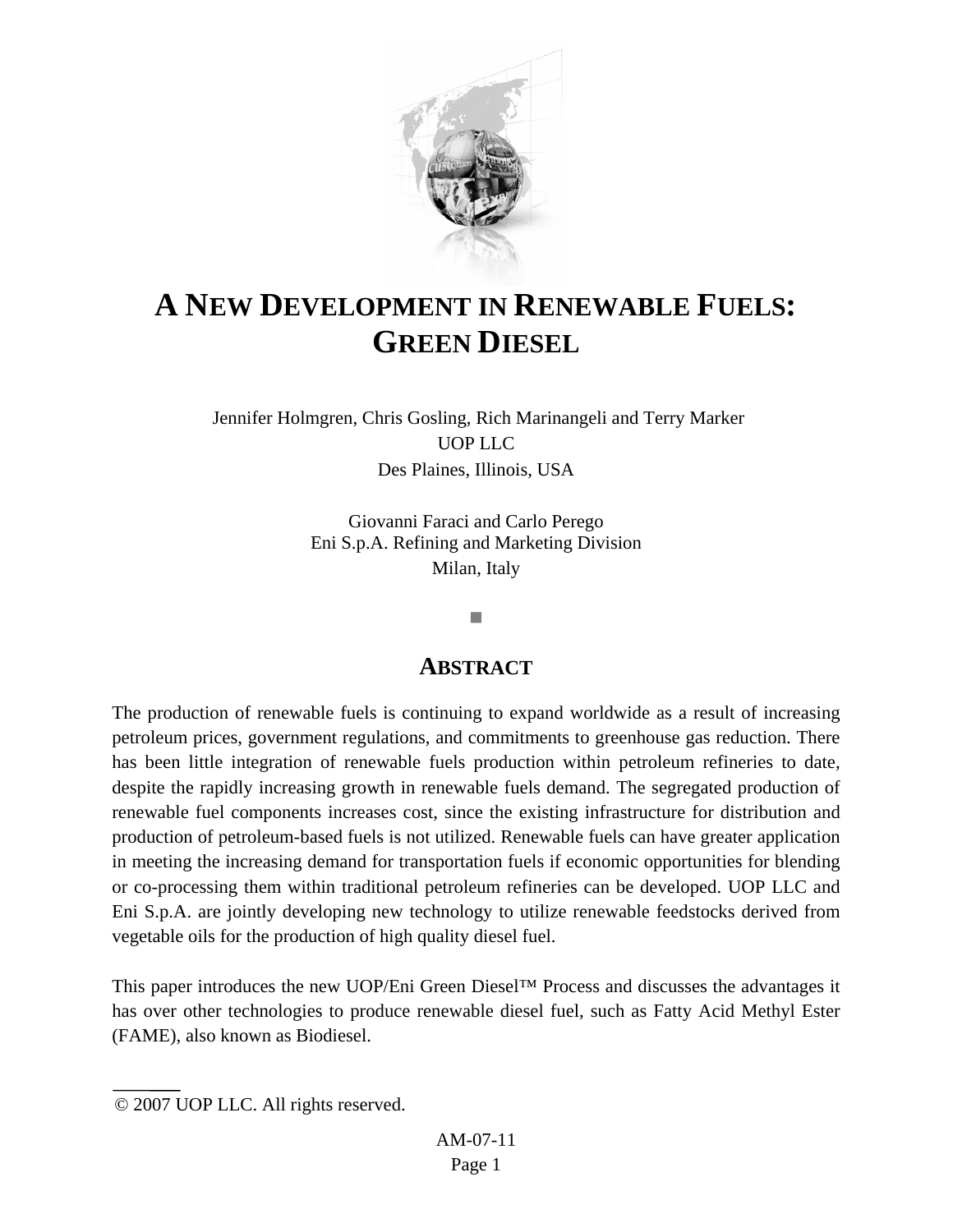### **INTRODUCTION**

The production of biofuels is expanding at a rapid pace worldwide as a result of increasing petroleum prices, government regulations, and commitments to greenhouse gas reduction. Future widespread use of biofuels depends on developing new technology to produce high quality transportation fuels from highly oxygenated, biologically derived, feedstocks. These new biofuels also need to be compatible with the existing fuel transportation and infrastructure.

Existing technology for producing diesel fuel from vegetable oil has largely centered on production of FAME or biodiesel<sup>1,2</sup>. While FAME has many desirable qualities, such as high cetane, there are other issues associated with its use such as poor stability and high solvency leading to filter plugging problems. UOP and Eni, S.p.A. recognized the need for different processing route to convert vegetable oils into a high quality diesel fuel or diesel blend stock that is fully compatible with petroleum derived diesel fuel. The two companies started a collaborative research effort in 2005 to develop such a process based on conventional hydroprocessing technology that is already widely deployed in refineries and utilizes the existing refinery infrastructure and fuels distribution system. The result of this effort is the UOP/Eni Green Diesel Process. This new technology utilizes widely available vegetable oil feedstocks to produce a high cetane, low gravity, aromatics and sulfur free diesel fuel. The cold flow properties of the fuel can be adjusted over a range to meet various cloud point specifications in either the neat or blended fuel. The new process is targeted for commercialization in 2009 in an Eni refinery in Italy.

### **PROCESSING BIOLOGICALLY DERIVED FEEDSTOCKS**

Processing of biologically derived feedstocks is complicated by the fact that these materials contain a significant amount of oxygen. The feedstocks of primary interest in the Green Diesel Process are primarily vegetable oils such as soybean, palm, jatropha, or rapeseed oils. Other products such as animal fats and greases can also be used as a feedstock. Plant oils mainly consist of triglycerides with typically 1-2% free fatty acid content. The chemical structure of a triglyceride molecule is shown in Figure 1 (red=oxygen, white=hydrogen, grey= carbon atoms).



**Figure 1 Chemical Structure of Triglycerides** 

AM-07-11 Page 2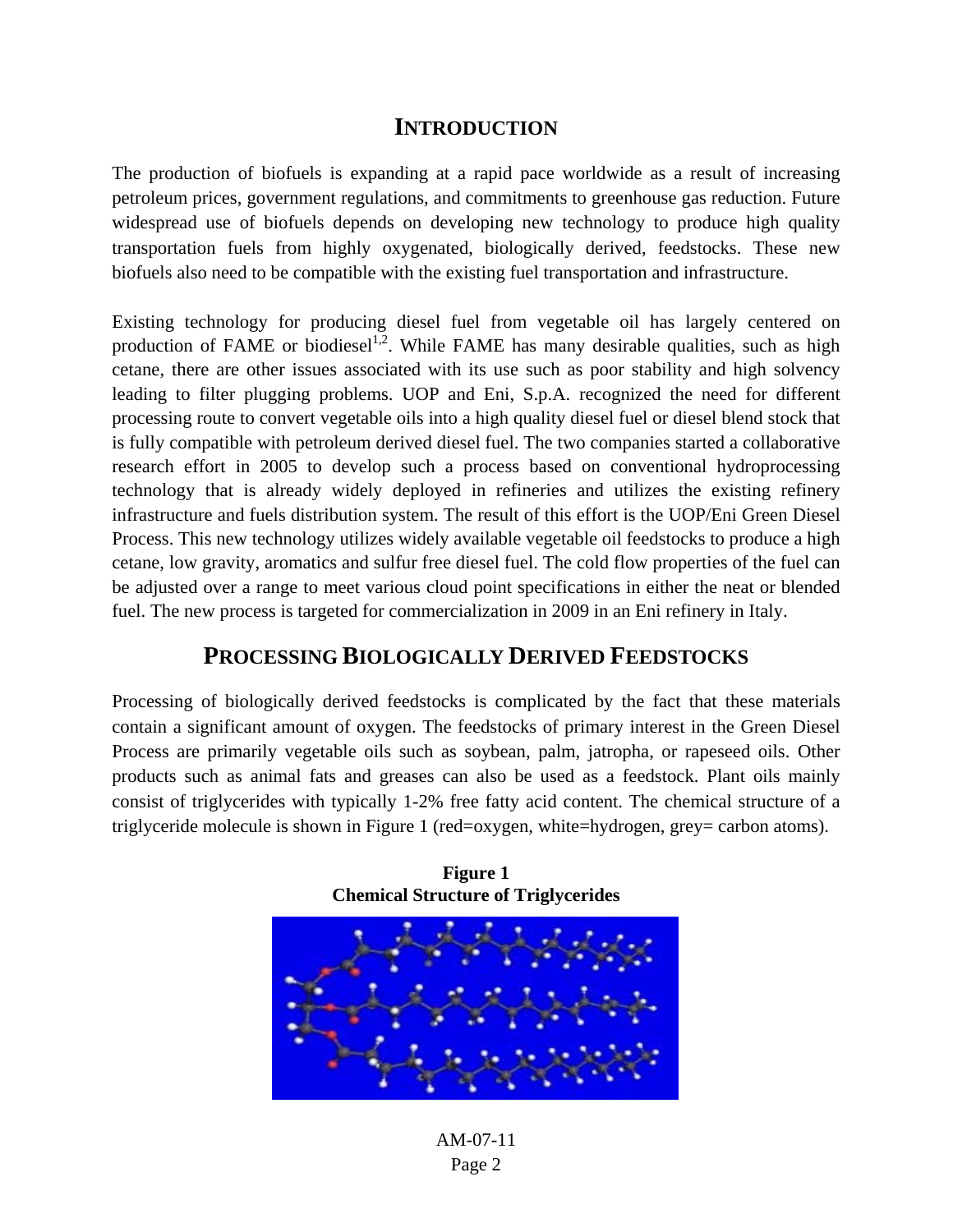Triglycerides and free fatty acids both contain relatively long, linear aliphatic hydrocarbon chains. The aliphatic hydrocarbon always contains an even number of carbon atoms, is generally unsaturated, and also corresponds to the carbon number range typically found in diesel fuels. There is also a three carbon "backbone" in the triglyceride molecule. The properties of various vegetable oils are compared to petroleum derived diesel fuel in Table 1. The volume yield of diesel fuel potential from vegetable oils is nearly 100% where diesel represents only about 20% of the volume of crude oil when distilled.

| <b>Bio Feedstock</b>   | <b>Price</b><br>(S/bbl) | <b>Diesel Yield,</b><br>$v\%$ | <b>Carbon</b><br><b>Number</b> | Olefins,<br>$mol-%$ |
|------------------------|-------------------------|-------------------------------|--------------------------------|---------------------|
| <b>WTI/Brent Crude</b> | 68                      | 20                            | 11-22                          | 0                   |
| Rapeseed oil           | 89                      | 99                            | $16 - 22$                      | 94                  |
| Soy oil                | 75                      | 99                            | $16 - 18$                      | 84                  |
| Palm oil               | 62                      | 99                            | $16 - 18$                      | 58                  |
| Jatropha oil           | 44                      | 99                            | $16-18$                        | 77                  |

**Table 1**  Comparison of Vegetable Oil Feedstocks<sup>3,4,5</sup>

There are two processing routes for converting vegetable oil to diesel fuel as shown in Figure 2. The conventional processing route for diesel fuel production is via esterification with methanol in the presence of caustic to produce FAME with glycerol as a by-product. The glycerol is produced from the three carbon "backbone" and has a limited market, particularly in an unrefined form.

The hydroprocessing route uses hydrogen to remove the oxygen from the triglyceride molecules. This is the route used in the Green Diesel Process. The oxygen is easily removed via two competing reactions: decarboxylation and hydrodeoxygenation. The extent of each reaction depends on the catalyst and process conditions used for the process. The three carbon "backbone" in the Green Diesel Process yields propane and can be recovered easily in when the process is integrated into a refinery. The oxygen contained in the feed is rejected either as  $CO/CO<sub>2</sub>$  or water. In addition, all olefinic bonds are saturated, resulting in a product consisting of only paraffins.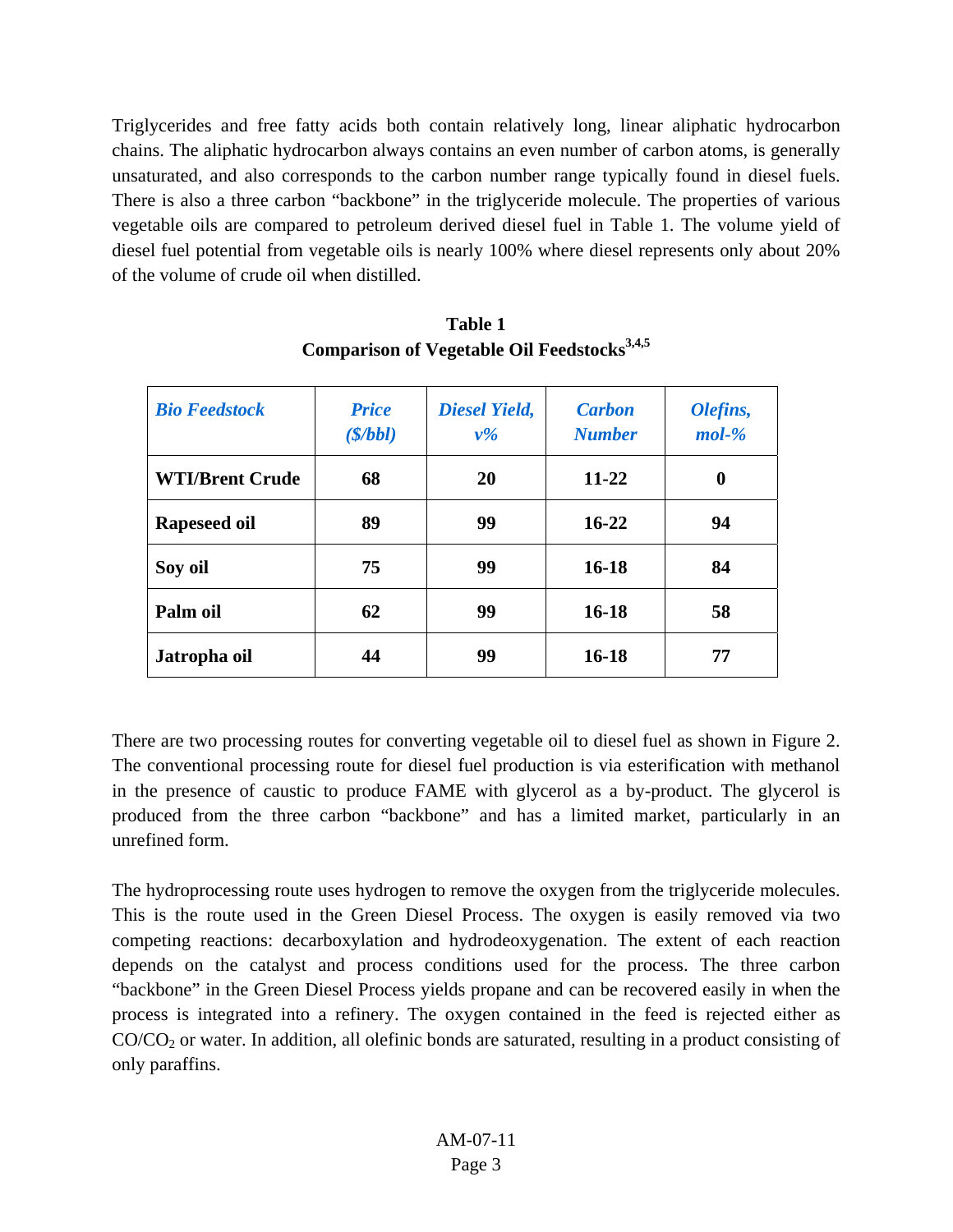**Figure 2 Vegetable Oil Processing Routes** 



The chemistry used in the biodiesel or FAME route is problematic from a processing viewpoint. The stoichiometry of the reaction is as follows:

| Triglycerides + Methanol $\equiv \equiv \equiv \rangle$ FAME + Glycerol |                    |  |       |
|-------------------------------------------------------------------------|--------------------|--|-------|
| $100$ bbl                                                               | 13 bbl NaOH 99 bbl |  | 8 bbl |

About 8% of the product volume is glycerol, which is a low value product in unrefined form and has a limited market when refined. Methanol is required as a co-feed and feedstocks containing high concentrations of free fatty acids can cause operational problems due to saponification reactions with the caustic present as a catalyst.

As noted previously, the Green Diesel Process removed the oxygen by reaction with hydrogen producing a pure paraffinic product. The volume yield is 99% and the primary co-product is propane and the by-products are water and carbon oxides. Feedstocks containing free fatty acids can be processed in the Green Diesel process without the problems caused in FAME production.

Triglycerides +  $H_2$  ===> Green Diesel +  $H_2O/CO_2$  + Propane . 100 bbl Catalyst 99 bbl 9 bbl 9 bbl

The Green Diesel Process has several basic advantages over FAME production in a refinery setting. Hydrogen required for the reaction is readily available and the products are all ones that are already normal refinery products and do not require any special handling. The products can all be easily blended with conventional refinery products.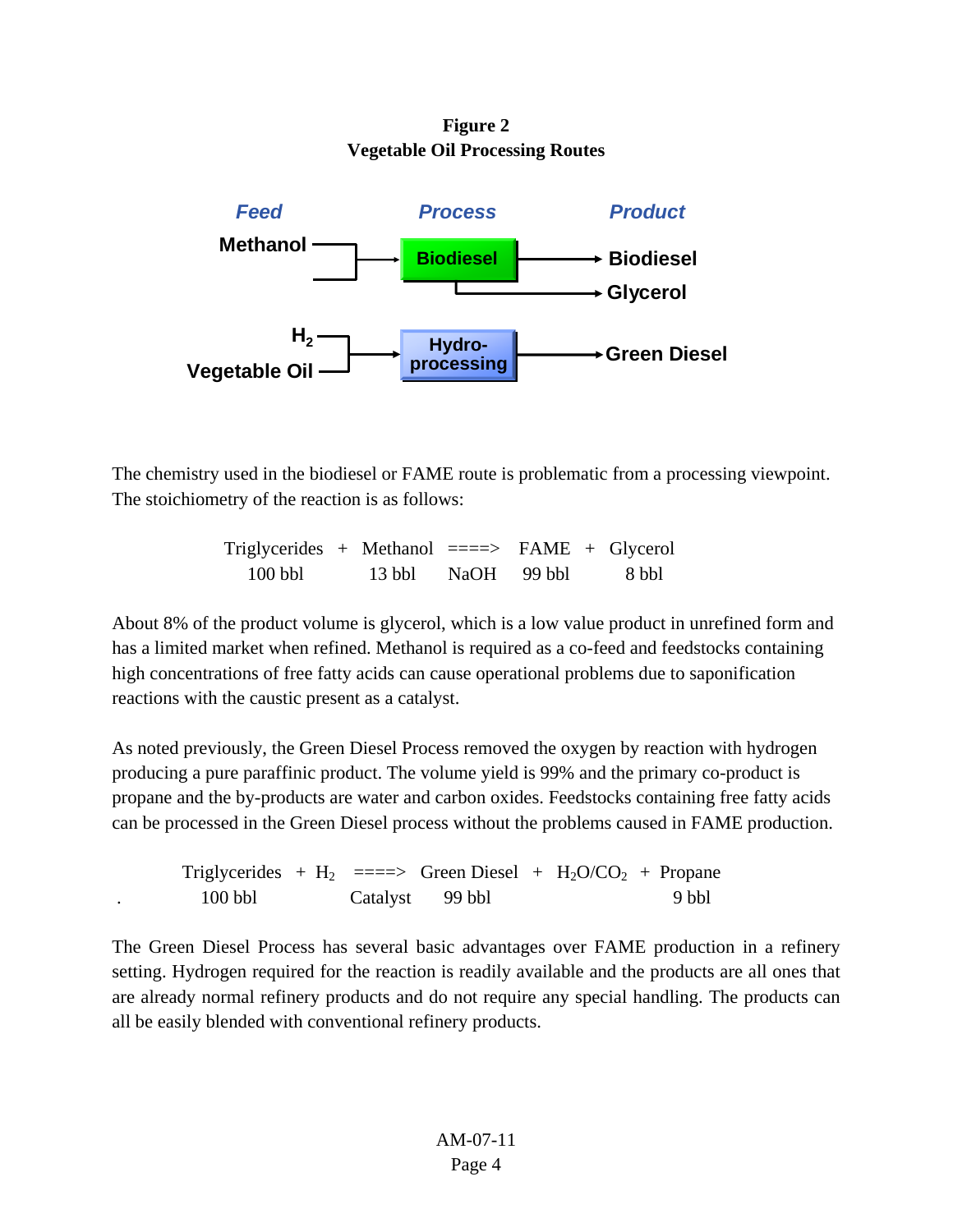### **THE GREEN DIESEL PROCESS**

While hydroprocessing was clearly the chemistry preferred for refinery applications, how to implement it in a process design was not obvious. There are two options that can be considered: co-processing in an existing distillate hydroprocessing unit or building a stand alone unit as shown in Figure 3.





The co-processing route was initially evaluated as an attractive option, since existing equipment could be used, resulting in a lower cost implementation. Co-processing was found to be problematic after some initial evaluations were completed. Vegetable oils contain trace metal contaminants such as phosphorous, sodium, potassium, and calcium. These require addition of a pre-treating reactor for removal as the existing reactor will generally not have sufficient catalyst volume for the treating catalyst. The reactions involved in processing vegetable oil are fairly exothermic, and may require quench capabilities that may not necessarily be available in a given unit. The deoxygenation products  $(H_2O, CO, CO_2)$  will require revamping of the recycle gas system for removal, or use a substantial purge stream. The cold flow properties of the combined diesel product may limit the quantity of vegetable oil that can be processed, as normal paraffins are the primary product from hydrotreating vegetable oil and will impact the cloud point.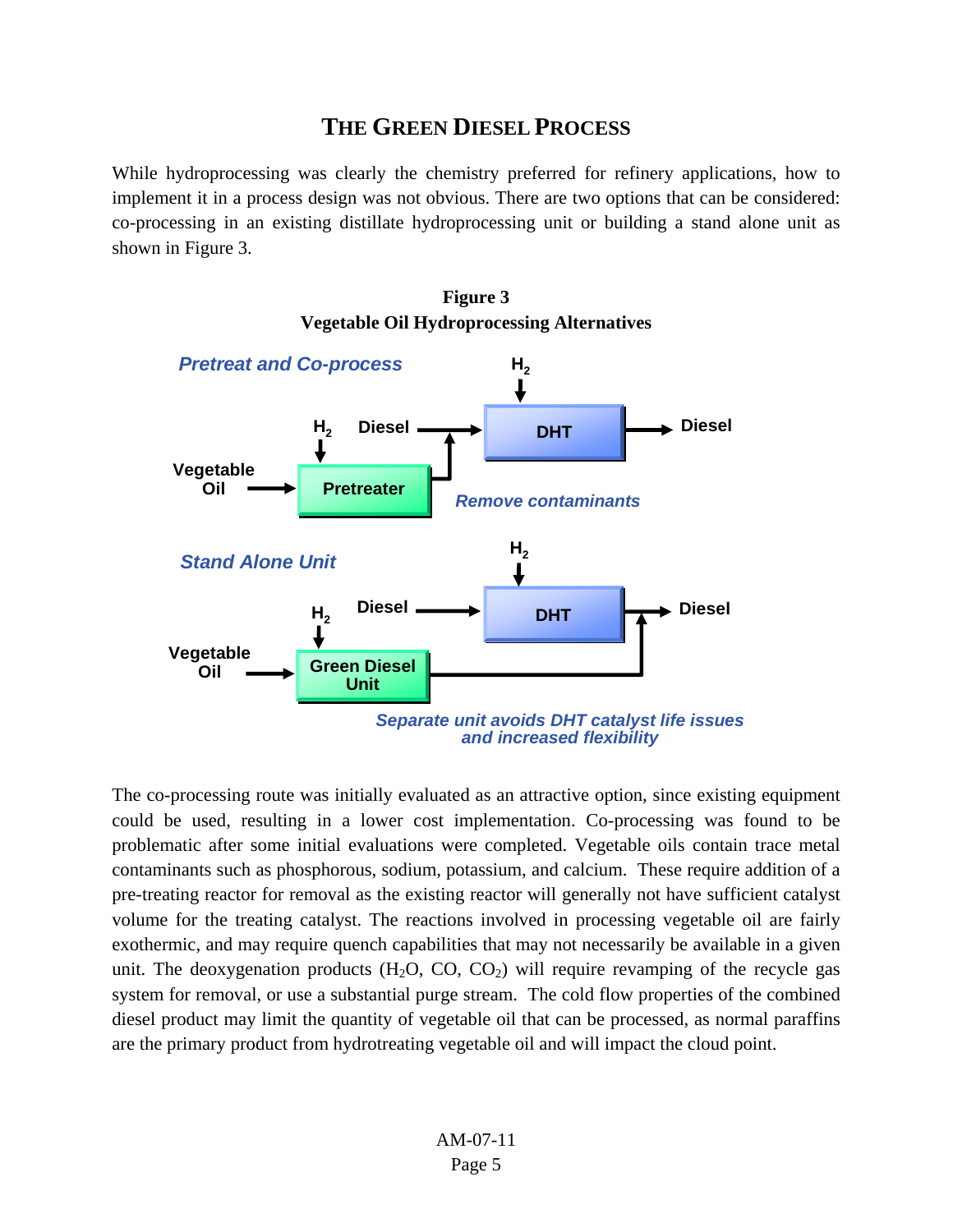After considering all of the potential issues, UOP and Eni decided that it was much more cost effective to build a larger sized, dedicated unit that was optimized for vegetable oil processing due to the unique nature of these feedstocks. A simplified flowscheme showing the principles of the process is shown in Figure 4.



**Figure 4 Simplified Green Diesel Flowscheme** 

In the process shown in Figure 4, vegetable oil is combined with hydrogen, brought to reaction temperature, and is then sent to the reactor where the vegetable oil is converted to the Green Diesel product. The product is separated from the recycle gas in the separator and the liquid product sent to a fractionation section. The design of the fractionation section can vary from a one column system producing on-specification diesel and unstabilized naphtha to a three column system producing propane, naphtha, and diesel products. It is envisaged that most installations will be a single column and the lighter products will be recovered in other existing refinery process units. The recycle gas is treated in an amine system to remove  $CO<sub>2</sub>$ .

UOP and Eni have done extensive process performance testing to determine optimum process conditions, catalyst stability, and product properties. A range of vegetable oil feedstocks have been processed in pilot plants at both UOP and Eni facilities including soybean, rapeseed, and palm oil. An extensive program is underway to evaluate other potential feedstocks including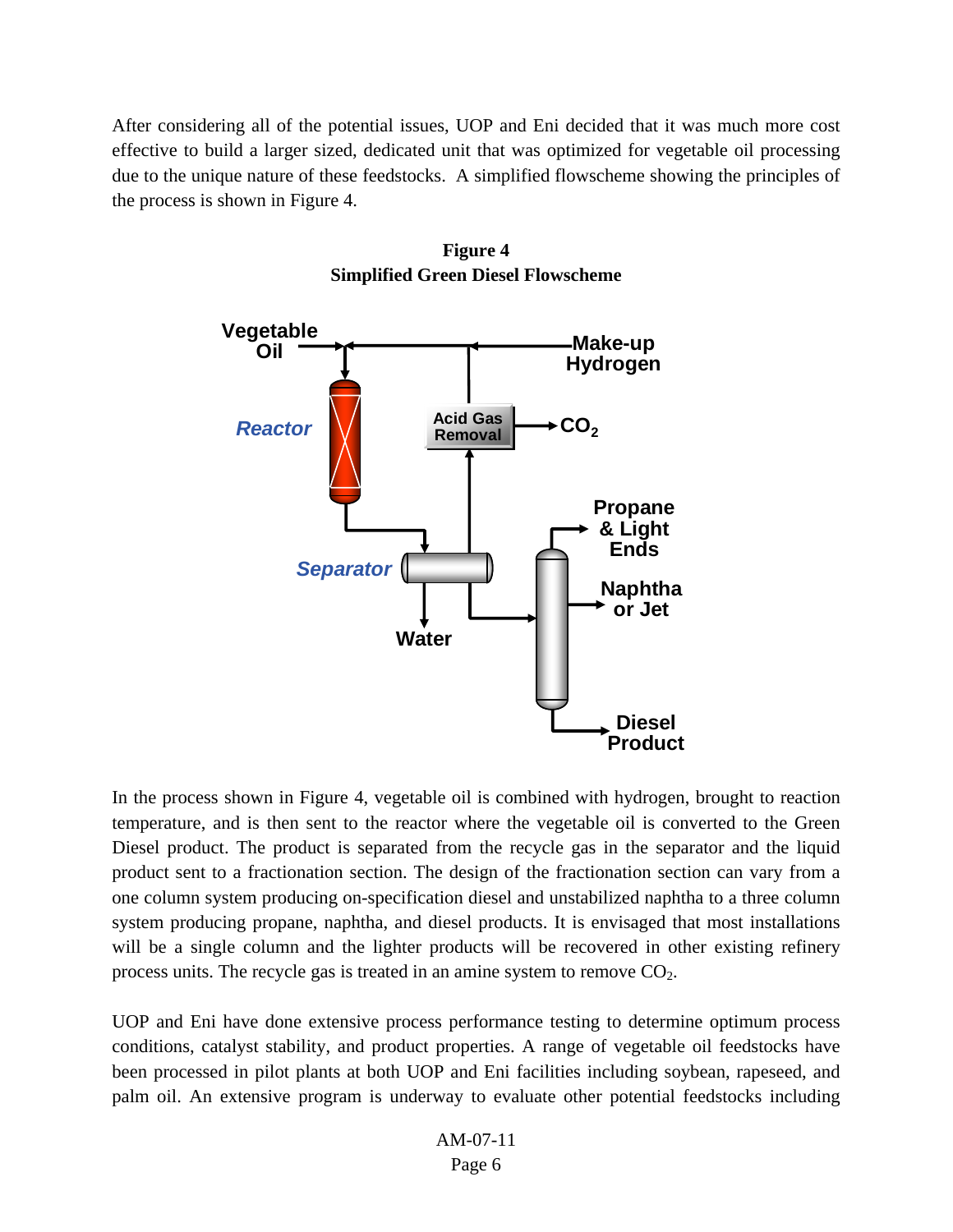tallow and greases derived from animals. We have done considerable testing to confirm stability of catalyst system employed and data from an on-going stability test evaluating rapeseed oil is shown in Figure 5. There is no measurable deactivation after over 2000 hours on stream.



**Figure 5 Catalyst Stability Testing** 

Product properties are similar for all the vegetable oils processed. Typical product yields are shown in Table 2. Cold flow properties can be controlled by the severity used in the process, so the diesel yield will vary from 99 vol-% to about 88 vol-% that is required to achieve a -10°C cloud point. The diesel yield loss is to kerosene and naphtha. In all cases, the product has a very high cetane number (>80) and contains no sulfur or aromatics. The range of hydrogen consumption shown in Table 2 is what is required for different feedstocks. Palm oil requires substantially less hydrogen than rapeseed oil due to the lower olefin content of that feedstock.

| 100         |
|-------------|
| $1.5 - 3.8$ |
|             |
| $1 - 10$    |
| $88 - 98 +$ |
| > 80        |
| 1 ج         |
|             |

**Table 2 Green Diesel Product Yields**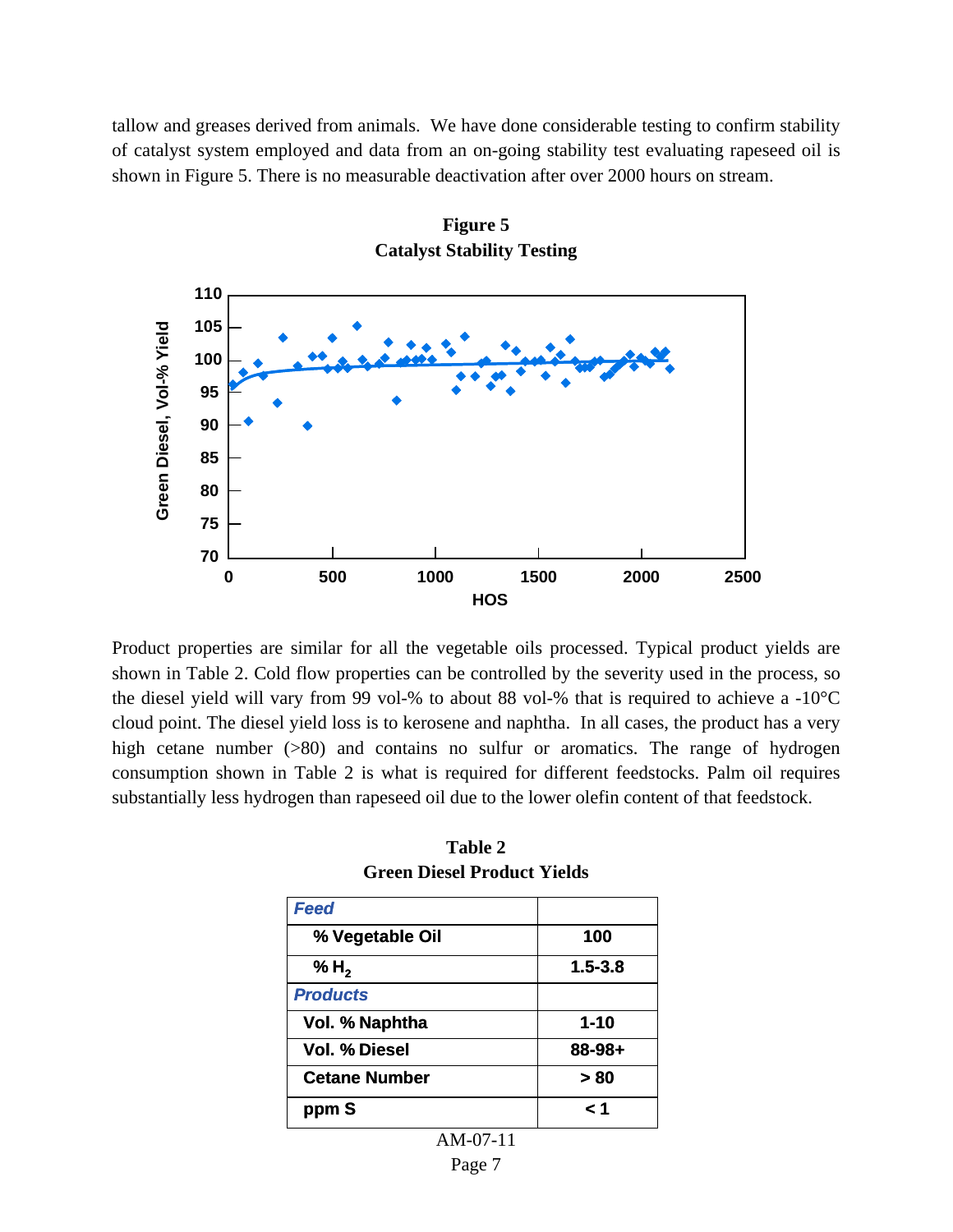The Green Diesel product has excellent diesel fuel properties, and is very similar to diesel product that is produced via Fischer-Tropsch processes. The Green Diesel product properties are compared to mineral (petroleum) diesel and biodiesel in Table 3. The diesel fuel properties for FAME are not ideal for diesel blending. The gravity is high, which can limit blending of lower value products like hydrotreated LCO into a refinery diesel pool. It also has a narrow boiling range and can have issues in meeting stability specifications. The heating value is about 12% lower than typical mineral diesel, which will reduce the fuel economy of FAME/diesel blends relative to mineral diesel or Green Diesel/mineral diesel blends.

|                            | <b>Mineral ULSD</b> | <b>Biodiesel</b><br>(FAME) | <b>Renewable</b><br><b>Diesel</b> |
|----------------------------|---------------------|----------------------------|-----------------------------------|
| %0                         | 0                   | 11                         | 0                                 |
| <b>Specific Gravity</b>    | 0.84                | 0.88                       | 0.78                              |
| Sulfur content, ppm        | $10$                | <1                         | <1                                |
| <b>Heating Value MJ/kg</b> | 43                  | 38                         | 44                                |
| <b>Cloud Point C</b>       | -5                  | $-5$ to $+15$              | $-10$ to $+20$                    |
| <b>Distillation</b>        | 200-350             | 340-355                    | 265-320                           |
| <b>Cetane</b>              | 40                  | 50-65                      | 70-90                             |
| <b>Stability</b>           | Good                | <b>Marginal</b>            | Good                              |

**Table 3 Green Diesel Fuel Properties5**

Green Diesel, however, is a premium diesel blending component. The boiling range is comparable to typical diesel products, with substantially higher cetane and lower density. These are very valuable properties as it allows blending low value hydrotreated LCO into a typical refinery diesel pool and still meet EU diesel specifications. An example is shown in Table 4, where a straight-run diesel and kerosene blend can be produced to meet a 50 cetane ULSD product specification. No LCO can be blended without the use of cetane enhancing additives. If Green Diesel is added to the pool, the high cetane value and low density allow for blending a nearly equivalent volume of hydrotreated LCO into the ULSD product. Assuming a typical discount of \$4.60/bbl for fuel oil relative to ULSD, this translates to a benefit of \$9200 per day or over \$3 MM per year that could be realized through Green Diesel blending.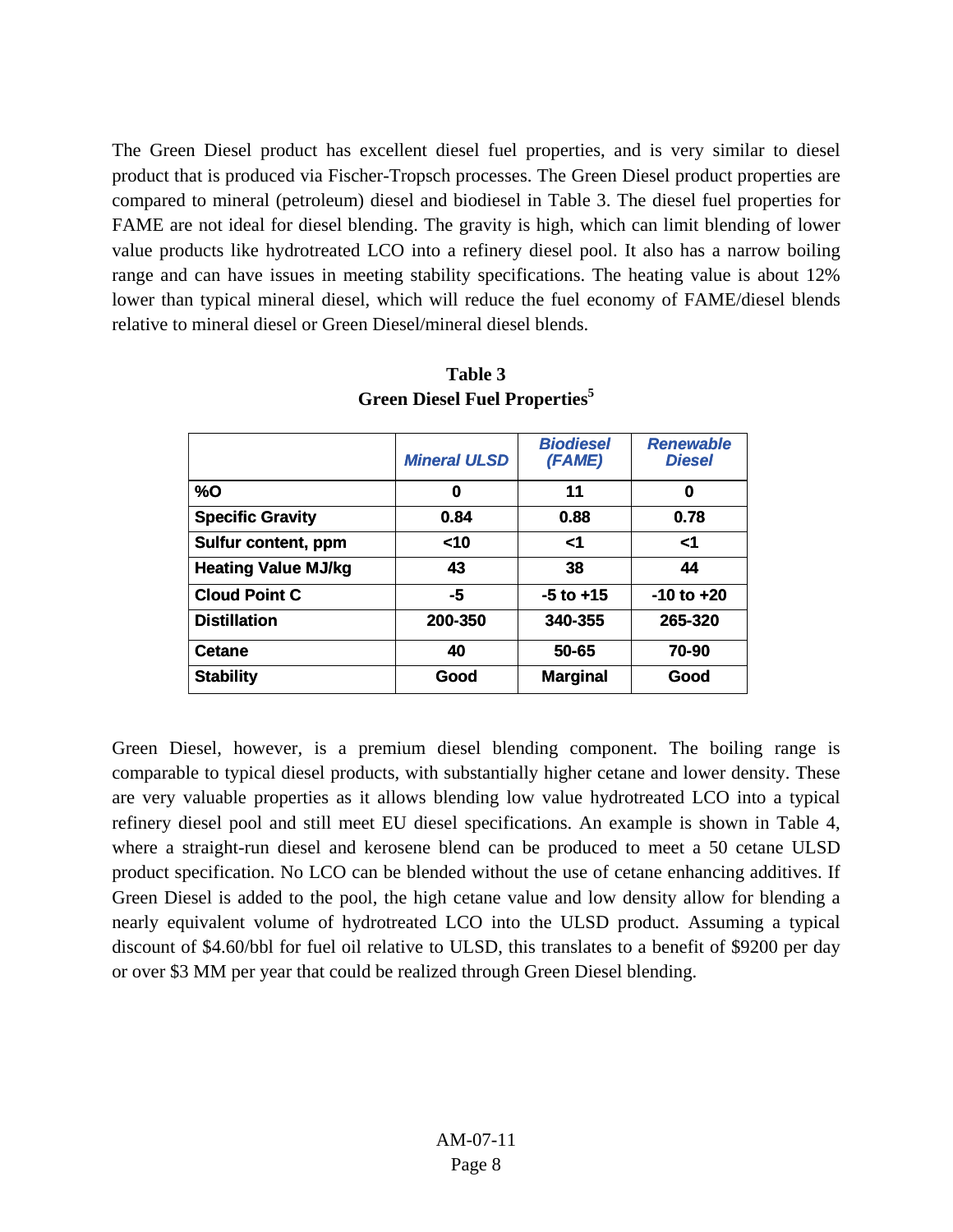| <b>Diesel Pool Components</b>           | <b>Barrels in Pool</b> Cetane Index |     |
|-----------------------------------------|-------------------------------------|-----|
| Kerosene                                | 500                                 | 4 I |
| <b>Hydrotreated Straight Run Diesel</b> | 7500                                | 52  |
| <b>Hydrotreated LCO</b>                 | 2000                                | 20  |
| <b>Green Diesel</b>                     | 2346                                | 74  |
| <b>Blended Product Cetane</b>           |                                     | 50  |

### **Table 4 Green Diesel Blending Benefits**

## **GREEN DIESEL PROCESS ECONOMICS**

UOP and Eni both conduct techno-economic feasibility studies as part of the development process to ensure that the technologies in development are competitive with alternatives that are available to refiners. As in all refinery processes, the primary factor in the Green Diesel Process economics is the cost of the feedstock. The capital and variable operating costs for two feedstocks are summarized in Table 5. The variable cost in this table includes utilities, hydrogen, catalyst, and chemicals costs. Hydrogen was valued at \$3.00/MSCF in this evaluation.

|                        | <b>Palm Oil</b> | <b>Soybean Oil</b> |
|------------------------|-----------------|--------------------|
| <b>ISBL Cost, \$MM</b> | 33.9            | 33.9               |
| <b>OSBL Cost, \$MM</b> | 6.8             | 6.8                |
| Variable Cost, \$/bbl  | 5.40            | 6.94               |

#### **Table 5 Economic Study Costs**

Since vegetable oil pricing is decoupled from crude oil pricing, a sensitivity analysis was conducted to determine the crude oil price required for the Green Diesel Process to be profitable.

Three cases were evaluated:

- Palm oil at  $$420/MT ($61/bbl)$
- Soybean oil at \$560/MT (\$82/bbl)
- Soybean oil with  $\frac{1}{g}$ al subsidy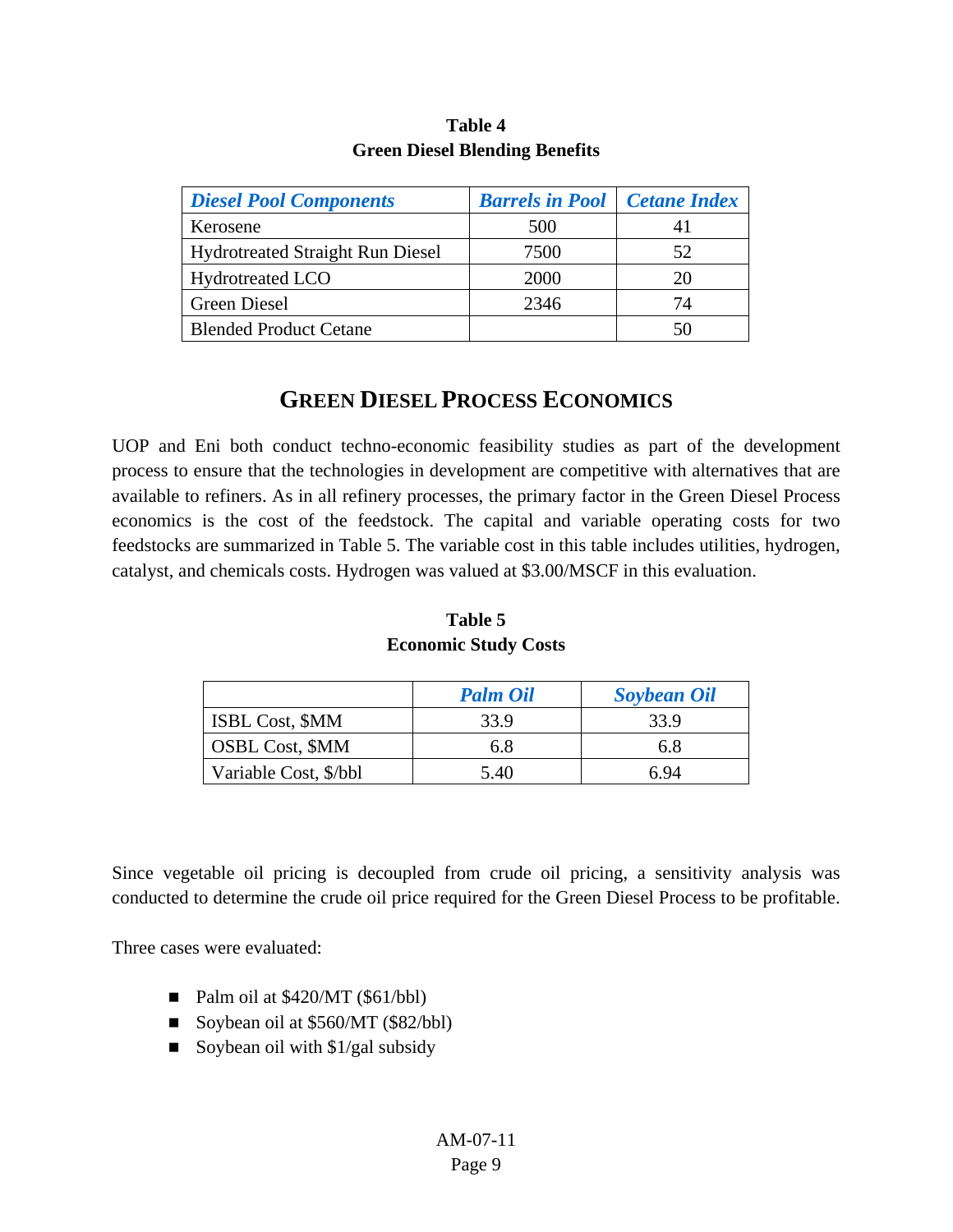Results of the evaluation are shown in Figure 6. Palm oil is profitable without any subsidy at a crude oil price of \$52/bbl, while soybean oil is only profitable at a crude oil price of \$67/bbl and will require a subsidy to be viable with currently published crude oil price forecasts. If the current subsidy of \$1/gallon for FAME is assumed to be extended to Green Diesel, then the process is viable at a crude oil price of \$38/bbl and has a payback of less than 1 year at a crude oil price of \$60/bbl.



### **GREEN DIESEL: AMORE SUSTAINABLE PRODUCT**

A Life-Cycle Analysis (LCA) of different diesel production routes was conducted using the  $Simapro<sup>TM</sup> LCA program. LCA is a method to determine and compare the environmental impact.$ of alternative products or processes, including impacts of initial resource extraction to disposal of waste products. In this study, the scope of the analysis was from extraction of the crude oil through combustion of the refined diesel fuel in a vehicle. It was assumed that all fuels had the same performance in the vehicle for the purposes of this study. The primary focus of the analysis was on fossil energy use and emissions of greenhouse gases, although other impact categories are included.

The results of the analysis are shown in Figure 7. Both the FAME and Green Diesel products have a much lower total environmental impact scores than mineral diesel primarily because both have significantly lower production of climate-active  $CO<sub>2</sub>$ . However, Green Diesel has both a

> AM-07-11 Page 10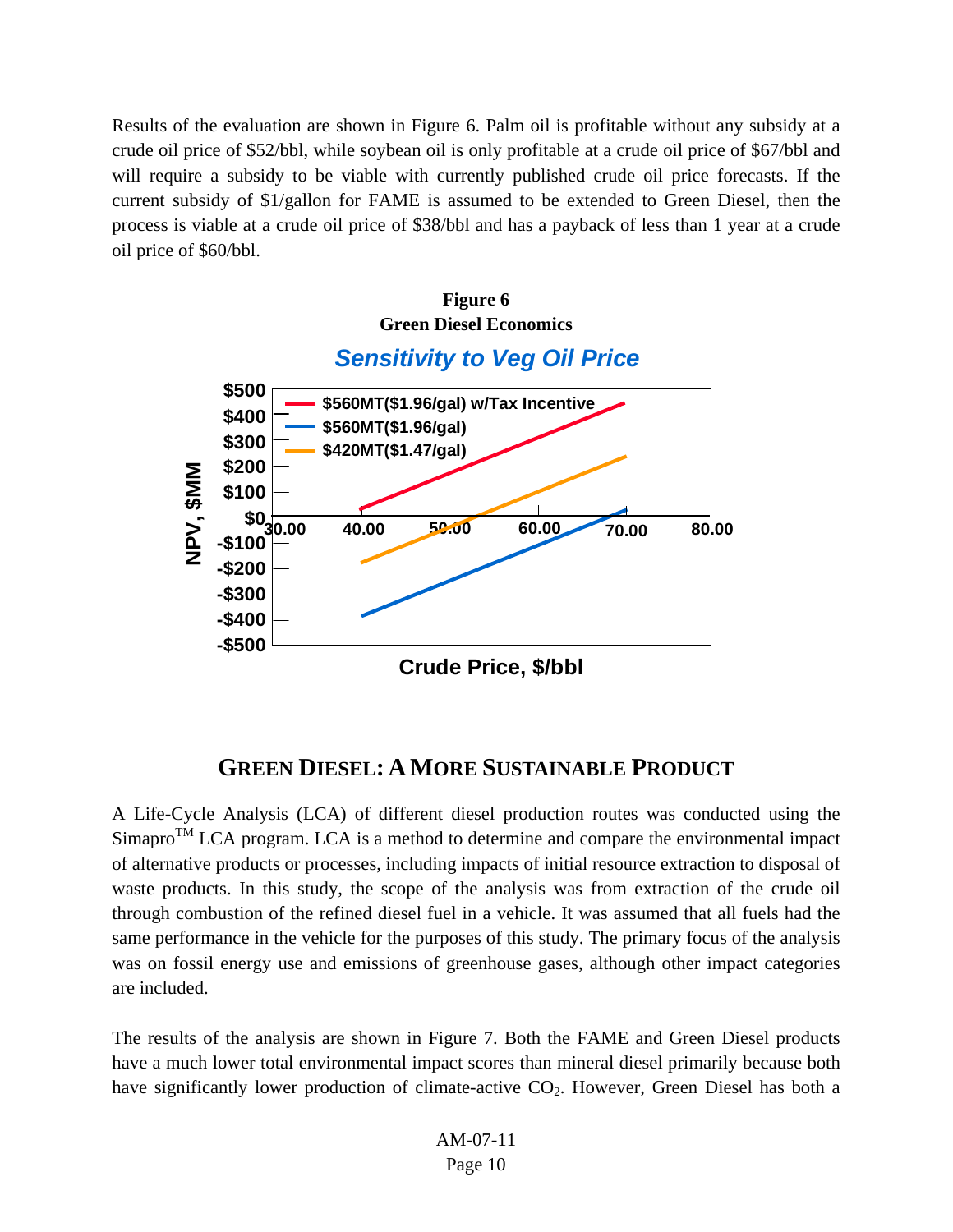lower environmental impact and lower climate active  $CO<sub>2</sub>$  production than FAME. The environmental impact of FAME production is higher due to the methanol feedstock requirement, which is produced from natural gas through a very energy-intensive process that has a high environmental burden.



#### **Figure 7 Life Cycle Analysis Results Impact Score and Climate Active CO2 Production**

### **SUMMARY**

Refiners are well positioned to play a major role in renewable fuel production in the future. UOP and Eni have developed the Green Diesel Process, a new, sustainable, route for converting vegetable oil into premium quality diesel fuel as a first step in providing technology to enable refiners to participate in renewable fuels. The Green Diesel product is a superior alternative to FAME, with significantly better diesel product properties and is fully compatible with conventional mineral diesel products.

The UOP/Eni Green Diesel Process is fully developed and available for licensing from UOP. Eni is preceding with commercialization of the first unit in 2009 at one of the Eni refineries in Europe. UOP is currently working on developing projects with several other clients in North America and Asia.